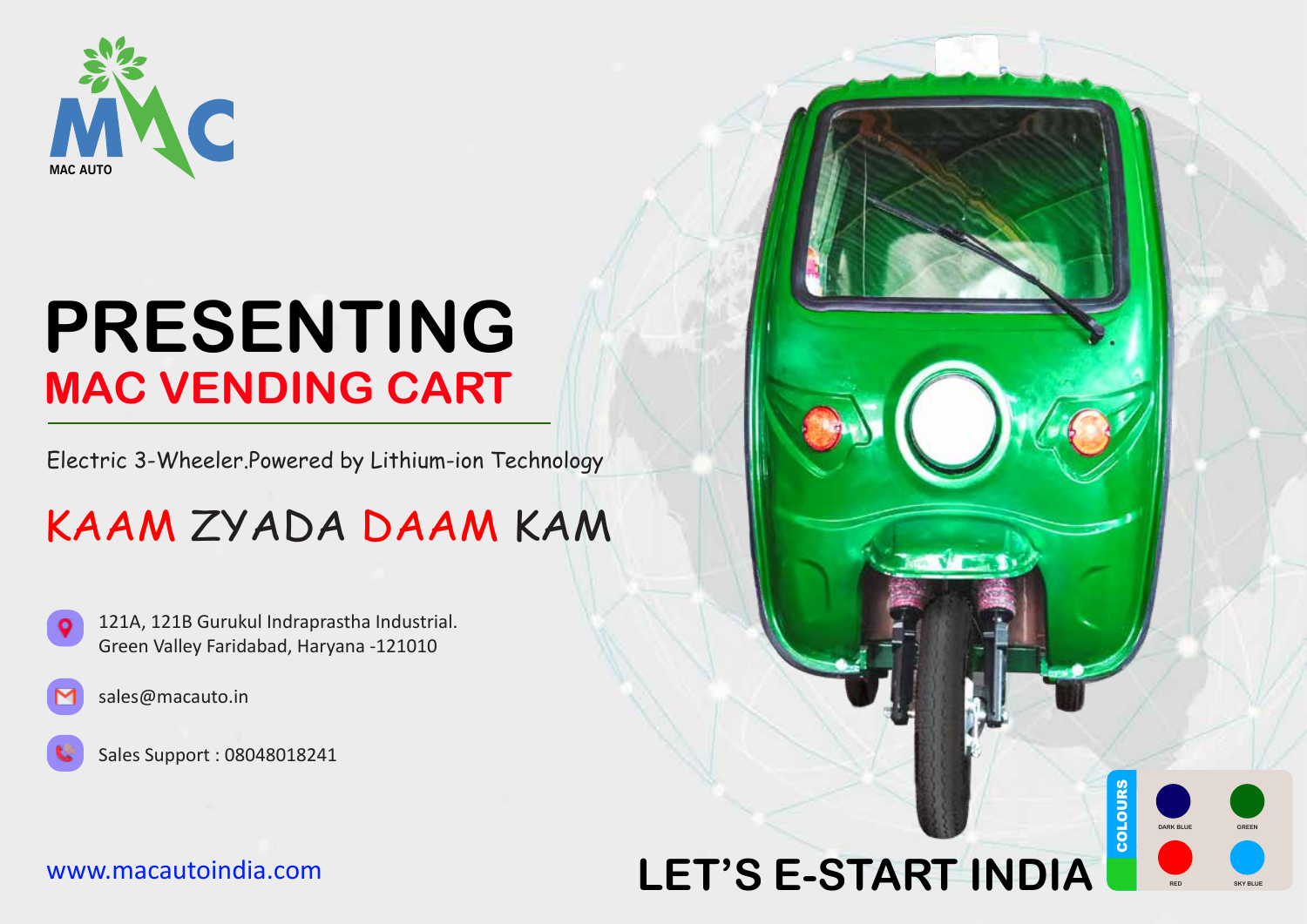

# **MAC VENDING CART** KAAM ZYADA DAAM KAM

### **Better Payload Capacity**

If the looks impress you, try and see its performance, with a high loading capacity and low maintenance, it has the potential of serving many tasks.

#### **Smart Controlling System**

Smart Control Systems can provide the most robust, versatile, custom made smart solutions of any type anywhere.

### **Driver Information System**

Improve driving safety and efficiency by providing instructions to drivers aimed at improving their driving style.

### **LET'S E-START INDIA**

#### www.macautoindia.com